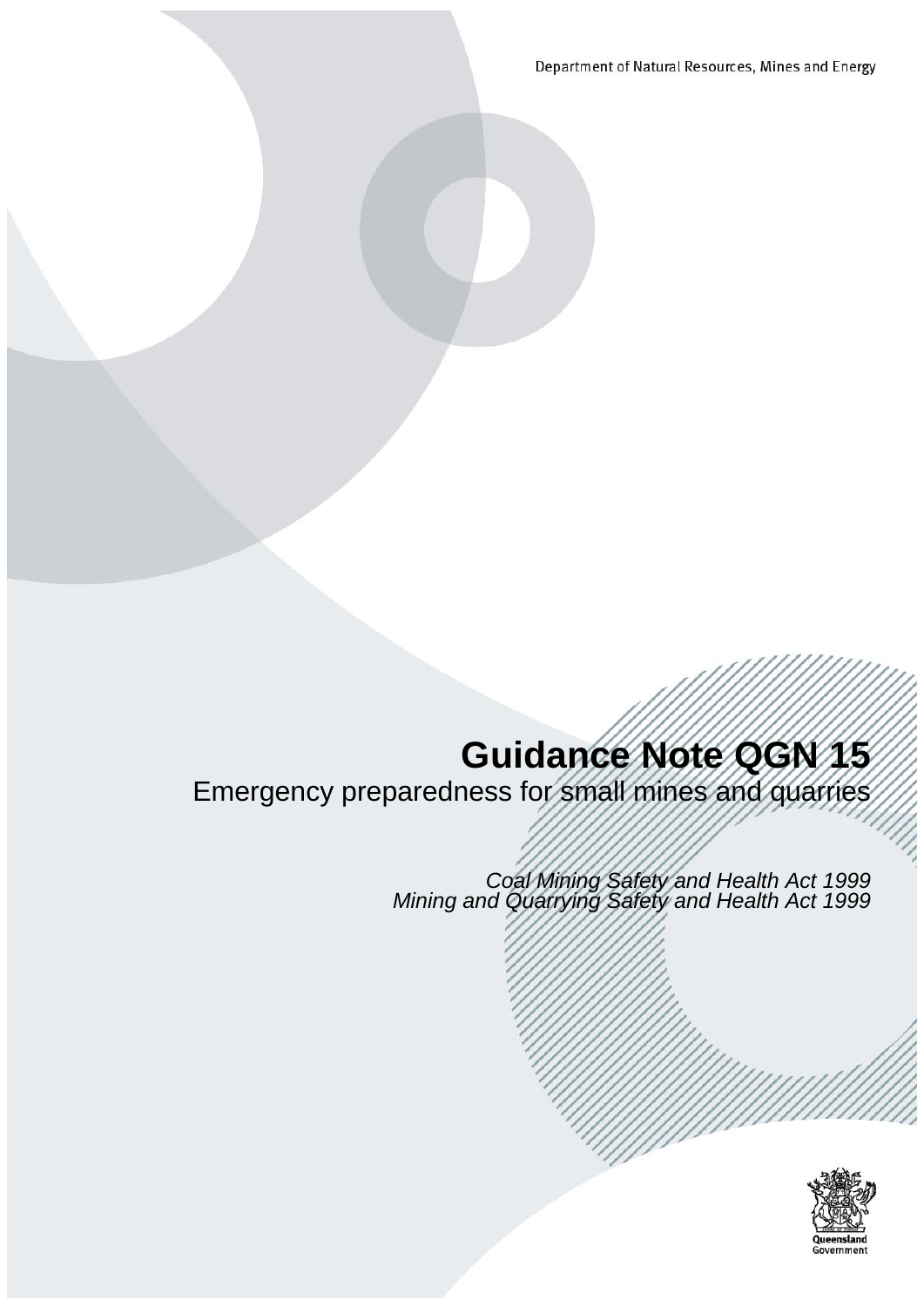# **Guidance Note – QGN 15**

## **Emergency preparedness for small mines and quarries**

This Guidance Note has been issued by the Mines Inspectorate of the Department of Employment, Economic Development and Innovation (DEEDI). It is not a Guideline as defined in the *Mining and Quarrying Safety and Health Act 1999* (MQSHA) or a Recognised Standard as defined in the *Coal Mining Safety and Health Act 1999* (CMSHA)*.* In some circumstances, compliance with this Guidance Note may not be sufficient to ensure compliance with the requirements in the legislation.

Guidance Notes may be updated from time to time. To ensure you have the latest version, contact your local Inspector of Mines.

| <b>North Region</b> | <b>North Region</b>                      | <b>North Region</b>   |
|---------------------|------------------------------------------|-----------------------|
| PO Box 5318MC       | PO Box 334                               | PO Box 210            |
| Townsville Qld 4810 | Mount Isa Qld 4825                       | Atherton Qld 4883     |
| Ph (07) 4760 7404   | Ph (07) 4747 2158                        | Ph (07) 4095 7023     |
| Fax (07) 4760 7400  | Fax (07) 4743 7165<br>Fax (07) 4091 2844 |                       |
|                     |                                          |                       |
| South Region.       | <b>Central Region</b>                    | <b>Central Region</b> |
| PO Box 1475         | <b>PO Box 548</b>                        | PO Box 1801           |
| Coorparoo Qld 4151  | Rockhampton Qld 4700                     | Mackay Qld 4740       |
| Ph (07) 3238 3722   | Ph (07) 4938 4187                        | Ph (07) 4953 0860     |
| Fax (07) 3405 5346  | Fax (07) 4938 4331                       | Fax (07) 4953 2761    |
|                     |                                          |                       |

© The State of Queensland, Department of Employment, Economic Development and Innovation, 2010.

Except as permitted by the *Copyright Act 1968*, no part of the work may in any form or by any electronic, mechanical, photocopying, recording, or any other means be reproduced, stored in a retrieval system or be broadcast or transmitted without the prior written permission of the Department of Employment, Economic Development and Innovation. The information contained herein is subject to change without notice. The copyright owner shall not be liable for technical or other errors or omissions contained herein. The reader/user accepts all risks and responsibility for losses, damages, costs and other consequences resulting directly or indirectly from using this information.

Enquiries about reproduction, including downloading or printing the web version, should be directed to ipcu@dpi.qld.gov.au or telephone +61 7 3225 1398.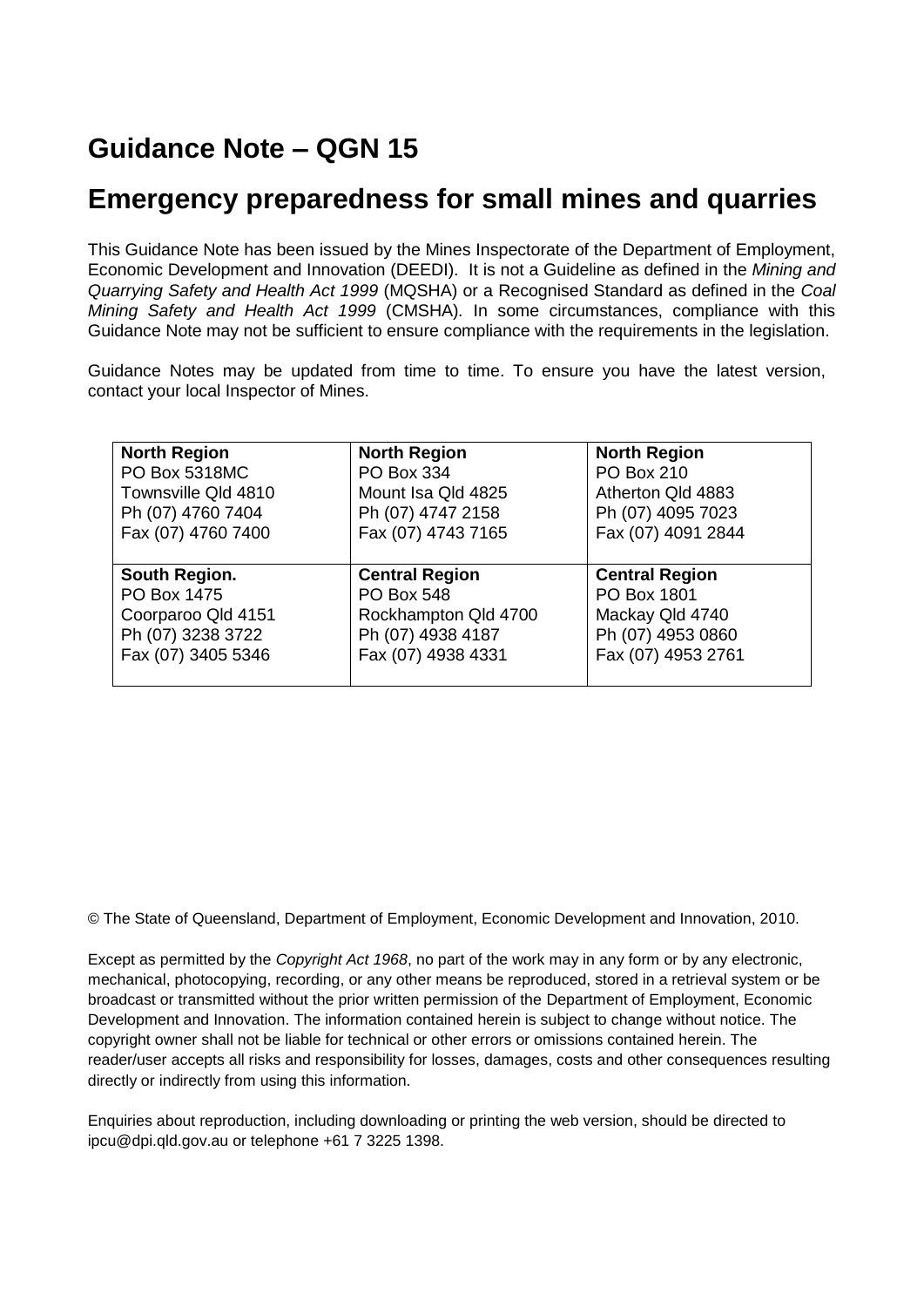# **Contents**

| 1.         |                                                                                                              |         |
|------------|--------------------------------------------------------------------------------------------------------------|---------|
| 2.         |                                                                                                              |         |
| 3.         |                                                                                                              |         |
| 3.1        | <b>Emergency Response Plan</b>                                                                               |         |
| 3.2        | Mine Information                                                                                             | 4       |
| 3.3        | <b>Plans and Drawings</b>                                                                                    | 5       |
| 3.4        | <b>Risk Management</b>                                                                                       | 5       |
| 3.5        | <b>Emergency Equipment/Facilities</b>                                                                        | 5       |
| 3.6        | <b>First Aid Supplies</b>                                                                                    | 6       |
| 3.7        | Training                                                                                                     | 6       |
| 3.8        | <b>Incident Control</b>                                                                                      | 6       |
| 3.9        | Communication                                                                                                | 7       |
| 3.10       | <b>Contact Lists</b>                                                                                         | 7       |
| 3.11       | Securing the Site                                                                                            | 8       |
| 3.12       | <b>Additional Procedures</b>                                                                                 | 8       |
| 3.13       | Records                                                                                                      | 8       |
| 4.         | - 9                                                                                                          |         |
| 4.1<br>4.2 | Appendix 1- Emergency Management Queensland Rescue Helicopter<br>Appendix 2 – First aid kit contents example | 9<br>15 |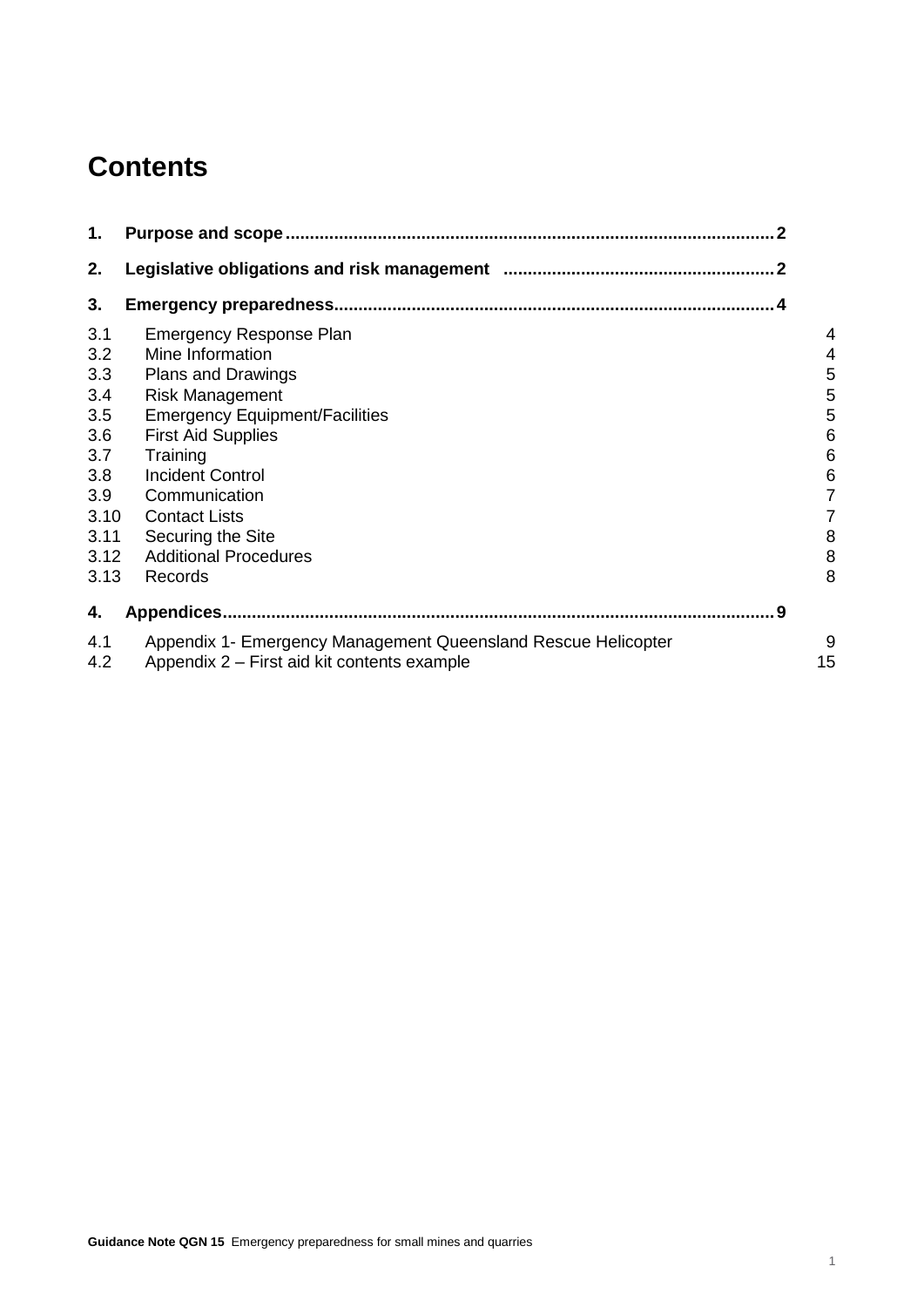# <span id="page-3-0"></span>**1. Purpose and scope**

This Guidance Note has been developed to assist small mine operators develop and implement effective emergency management strategies, to help control an emergency situation and mitigate further injury to persons.

This Guidance Note does not cover the additional requirements for underground operations or coal  $mines<sup>1</sup>$ .

As per the legislation<sup>2</sup>, the definition of a mine includes operations on tenements, quarries, and places where tourism, education or research related to mining occur and are declared under a regulation. This includes all exploration sites that are covered by the MQSHA and CMSHA.

# <span id="page-3-1"></span>**2. Legislative obligations and risk management**

This Guidance Note does not replace a mine operator's obligations to manage hazards using risk management, as provided by the MQSHA and CMSHA. The relevant mining acts<sup>3</sup> require operational risk to persons to be at an 'Acceptable Level'. As such, risk management should incorporate as many controls as necessary, using the hierarchy of controls.

Primary focus must always be on ensuring effective, proactive controls are in place to prevent accidents/incidents occurring. It is recognised that when these controls fail (or are non-existent), an accident or incident can result and reactive controls in the form of emergency preparedness must be implemented.

Each mine is different with respect to size and nature. Each must manage its own emergency preparedness based upon risk management processes. The site senior executive (SSE) must ensure the mine has the resources and facilities for the mine's preparedness in reasonably foreseeable emergencies<sup>4</sup> or potential emergency situations<sup>5</sup>. The MQSHR, section 32 and CMSHR, section 35, outline requirements that must be addressed when developing and implementing effective emergency preparedness strategies.

<sup>1</sup> CMSHA Recognised standard 08

<sup>2</sup> MQSHA, S. 9 - 11, CMSHA, S. 9

<sup>3</sup> MQSHA S.26, CMSHA S.29

<sup>4</sup> MQSHR S.32

<sup>5</sup> CMSHR S.35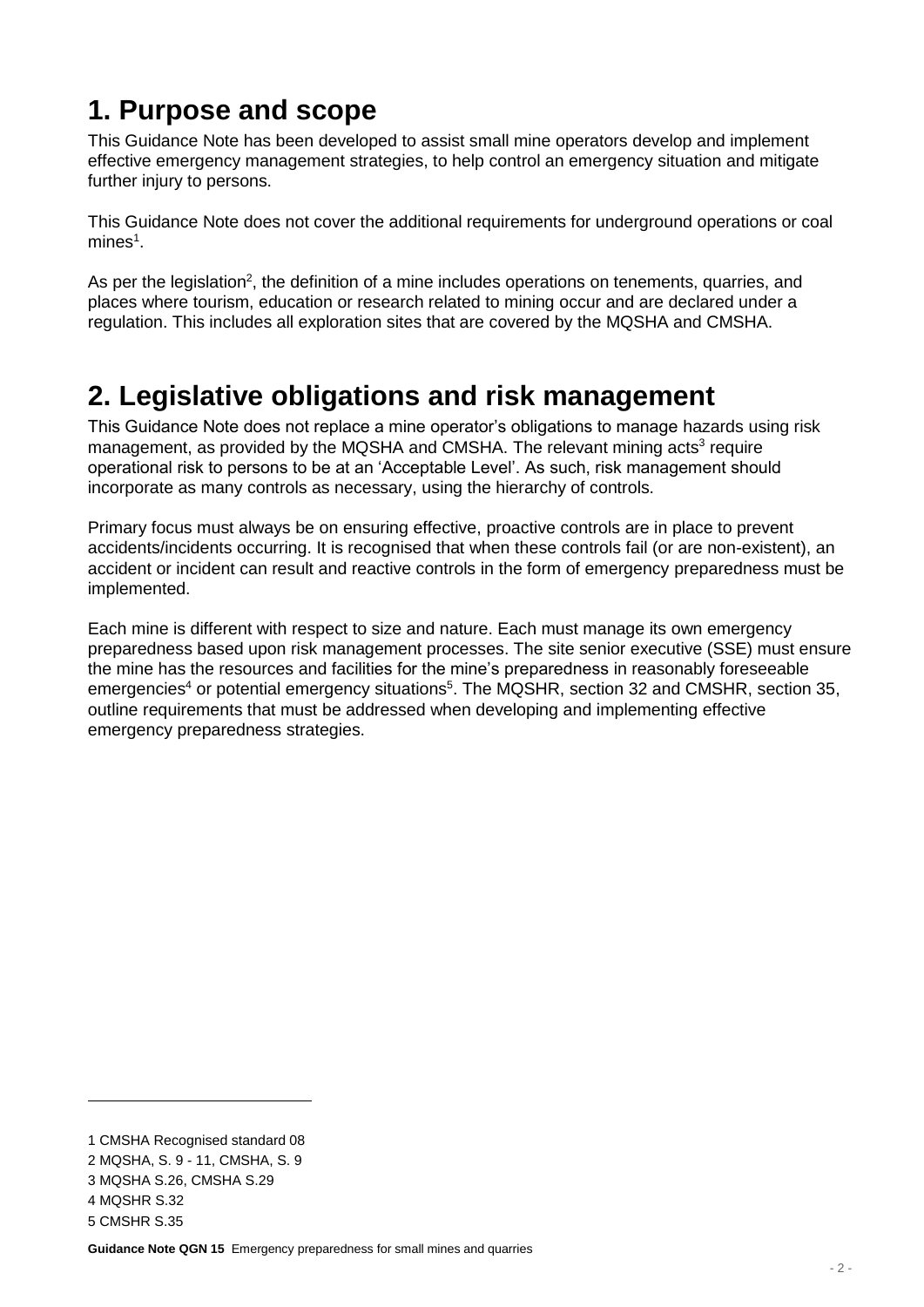#### MQSHR - S. 32

Risk management for emergencies *(1) The site senior executive must ensure the risk management process mentioned in part 2, division 2, is carried out for reasonably foreseeable emergencies at the mine to decide the resources, facilities and procedures necessary to—*

*(a) prepare the mine for managing and controlling the hazards causing the emergencies; and*

*(b) detect emergencies; and*

*(c) respond appropriately to the emergencies.*

*(2) The resources, facilities and procedures considered in the risk management process must deal with the following—*

*(a) coordinating control of emergencies; (b) giving notice, information and* 

*warnings about emergencies;*

*(c) the immediate availability of trained rescue persons or emergency services;*

*(d) locating, and accounting for, persons;*

*(e) controlling or re-establishing control of the hazard causing the emergency;*

*(f) isolating the area of the incident, including, for example, by cutting off the supply of energy to the area of the incident;*

*(g) emergency egress and evacuation, including refuges;*

*(h) first aid and persons trained in giving first aid;*

*(i) liaising with, and using, local or state emergency services;*

*(j) backup services and facilities for the emergency.*

CMSHR - S. 35

Emergencies General

*(1) A coal mine's safety and health management system must provide for managing emergencies at the mine.*

*(2) The system must include provision for the following—*

*(a) identifying, by risk assessment, potential emergency situations;*

*(b) minimising risks associated with potential emergency situations;*

*(c) carrying out aided rescue and selfescape of persons from the mine in an emergency;*

*(d) carrying out emergency exercises, including testing the effectiveness of emergency management procedures and the readiness and fitness of equipment for use in an emergency;*

*(e) auditing and reviewing the emergency exercises;*

*(f) if the mine is a surface mine—involving an open-cut examiner for the mine in—*

> *(i) developing and testing the emergency management procedures for activities, including mining activities, in and around the surface excavation; and*

*(ii) auditing the documentation for the procedures;*

*(g) if the mine is an underground mine—*

*involving an ERZ controller for the mine in— (i) developing and testing the emergency management procedures for explosion risk zones; and (ii) auditing the documentation for the procedures.*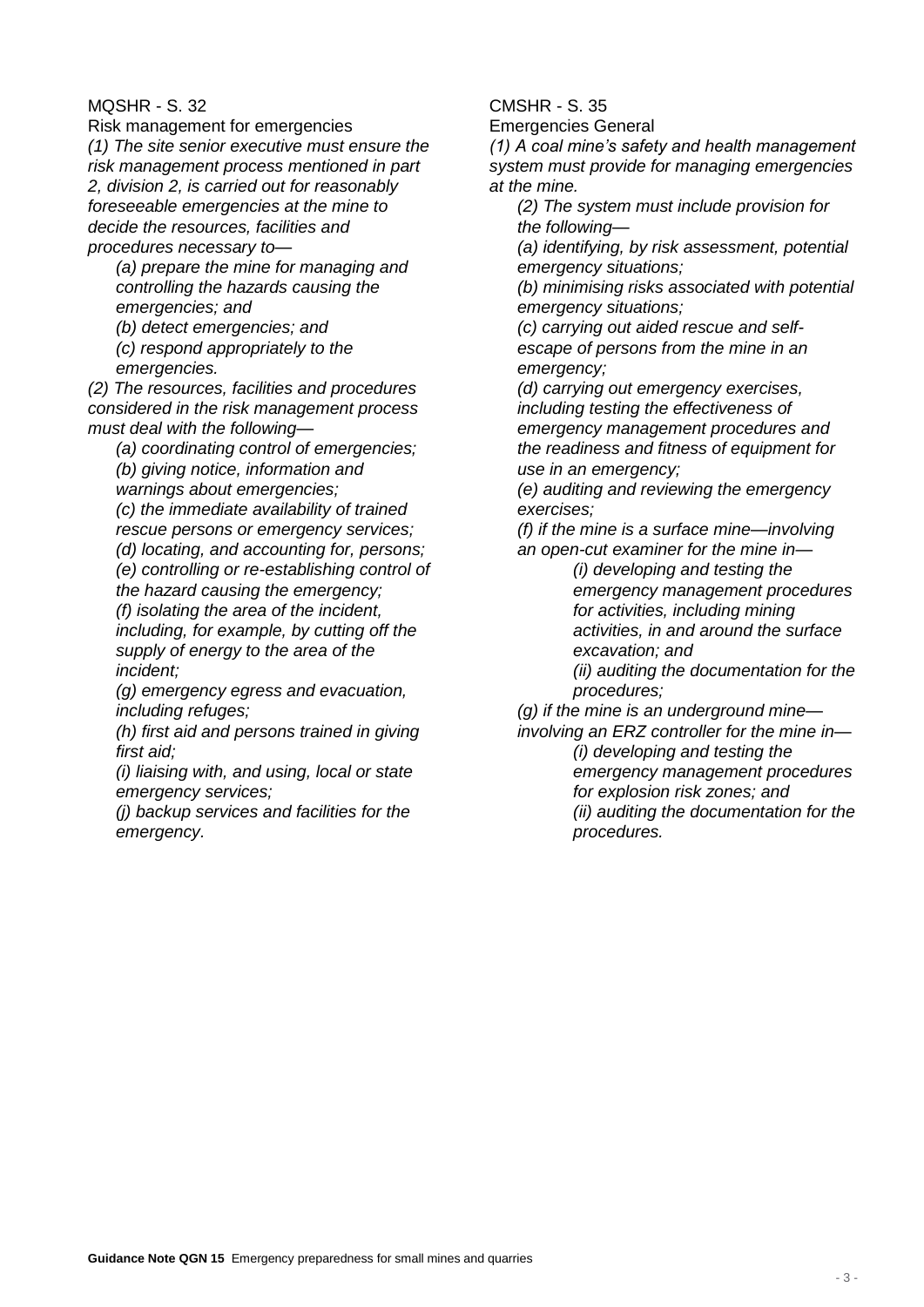# <span id="page-5-0"></span>**3. Emergency preparedness**

An accident and subsequent emergency situation occurs when there is an uncontrolled release of energy resulting in the injury of workers. While there is a requirement that a site determines all foreseeable emergencies, the resulting injuries can be broken down into a number of generic areas.

- Major trauma
- Existing medical conditions aggravated
- **Excessive heat or cold**
- Poisons (flora and fauna)
- **Chemicals**
- Viral or bacterial infections
- Electrocution

The focus of this Guidance Note will be on injury to workers. A small mine can be prepared for an emergency and any resulting injury to its workers if it develops and implements an effective Emergency Response Plan (ERP)

## <span id="page-5-1"></span>**3.1 Emergency Response Plan**

In developing an ERP some basic factors must be considered. Although operations may be similar to one another, each can be different in size and nature. As such each operation needs an individual plan in place that considers, as a minimum, the type of operation, site hazards, the range of personnel, training of personnel, geography of the surrounding area, remoteness, and available equipment.

Identify and record who should receive copies of the ERP. If information changes there should be a system developed that ensures changes are made to the site ERP and any controlled copies.

The ERP should be written in plain English with critical information well indexed and easily referenced. Each ERP should consist of a number of elements that contain relevant information relating to the site. While elements may vary from plan to plan, they should cover the following generic topics:

- Mine Information
- Plans and Drawings
- Risk Management
- Emergency equipment/facilities
- First aid requirements
- Personnel training
- Incident control
- Communication
- Contact lists
- Securing the Site
- Procedures for controlling site specific hazards
- Records

#### **The Emergency Response Plan must be a written document that is kept up to date, easily accessible and available to all workers.**

#### <span id="page-5-2"></span>**3.2 Mine Information**

The following basic mine information should be included in an ERP:

- Name of the Mine
- The operating company
- Location in relation to nearest town
- Location of the property (Lat/Long) $6$
- Mailing address and contact telephone numbers (as well as fax number and e-mail address if applicable)

<sup>6</sup> Avoid using Easting and Northing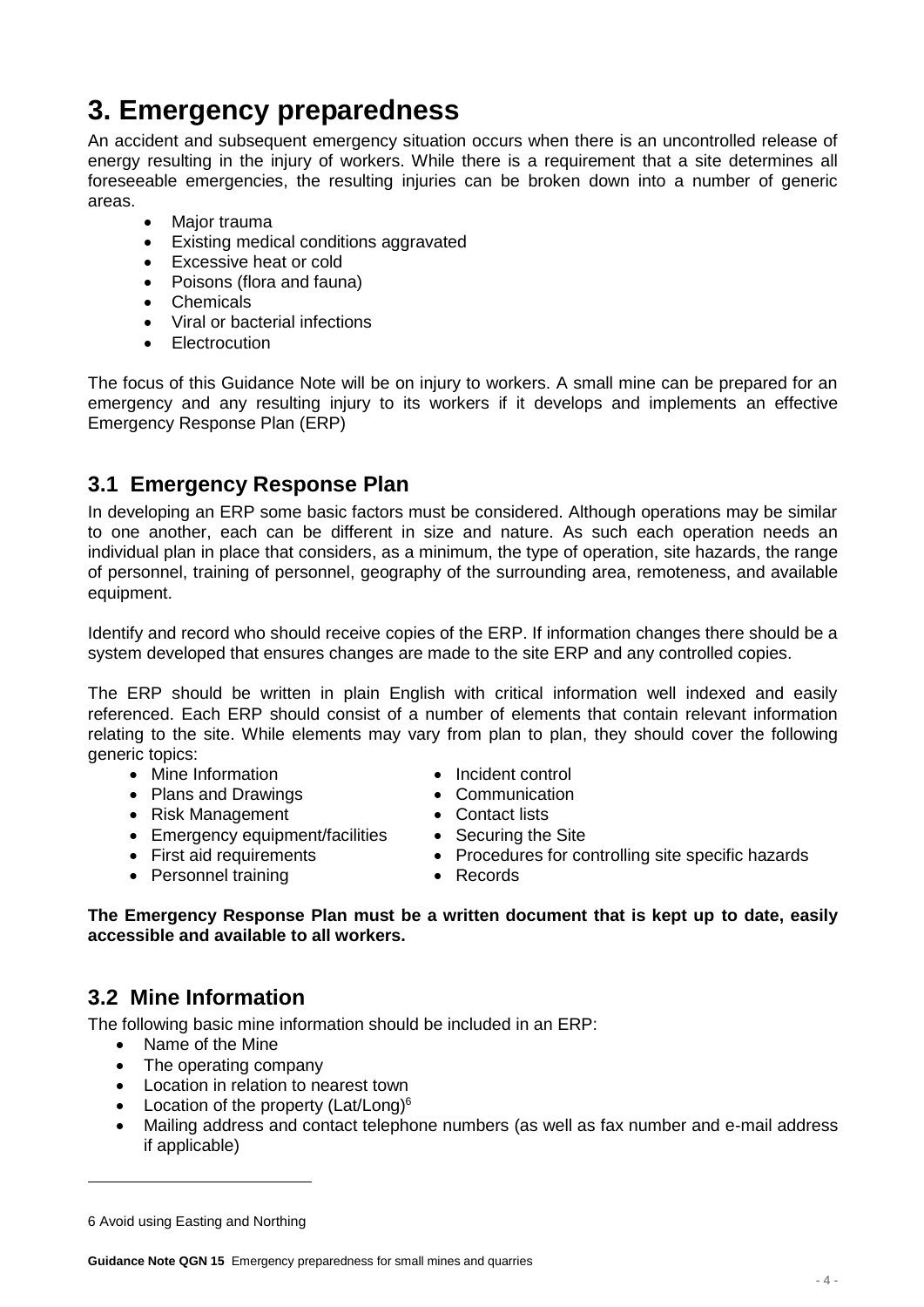- Mining Lease number or Property Details
- Name of the site senior executive (SSE) as appointed under the MQSHA or CMSHA
- Type of operation (e.g., underground, surface, quarry, exploration, sand and gravel, placer)
- Number of employees on site, including management and contractors.

A stand-alone page or pages with the above information should be posted near phones and radio dedicated for use in emergency situations. An ERP should provide clear written directions to the site, including maps/plans that can be used for navigation. This is particularly important in remote areas. In addition, the plan should identify locations for possible transfer sites for mine emergency transport vehicle to public ambulances.

#### <span id="page-6-0"></span>**3.3 Plans and Drawings**

The site should have a documented set of site plans, which details as a minimum:

- Emergency facilities;
	- Marshalling points
	- $\bullet$  Helicopter landing areas<sup>7</sup>
	- First aid kits; fire extinguishers; fire hydrants,
- Relevant reticulation services (e.g. electrical, gas) particularly underground services and power lines,
- Old mine workings, and
- Location of any toxic materials kept on site (e.g. cyanide, sulphuric acid, explosives), and any corresponding controls.

These locations should also be clearly sign posted.

#### <span id="page-6-1"></span>**3.4 Risk Management**

The ERP should use risk management processes and record the Risk Assessments $8$  (RA) undertaken to identify reasonably foreseeable emergencies or potential emergency situations. It should also record the identified and implemented controls that ensure the mine can effectively respond to the emergency.

## <span id="page-6-2"></span>**3.5 Emergency Equipment/Facilities**

The equipment/facilities required to deal with emergencies should have been identified from the RA. A list of actual equipment/facilities available on site should be recorded in the ERP. This record should also include other sources of equipment that may be needed in the event of an emergency. Examples of equipment/facilities include the following:

- First aid supplies.
- Fire pumps and extinguishers,
- Rescue equipment,
- Equipment that can be assigned to an emergency task (e.g., a bulldozer or excavator used to build roads and trails can be used in an emergency to dam or dyke a flood; Water truck for fire fighting).
- Industrial ambulance or emergency transport vehicle,
- Marshalling points,

- $\bullet$  Helicopter landing areas<sup>9</sup>,
- External agencies that can source specific equipment, and
- External agencies that can provide specific services.

<sup>7</sup> Appendix 1- Emergency Management Queensland Rescue Helicopter 8 Refer – CMSHA Part 2, MQSHA Part 2, MQSHR Part 2

Recognised standard 02 -Control of risk management practices AS/NZS 4360

<sup>9</sup> Appendix 1- Emergency Management Queensland Rescue Helicopter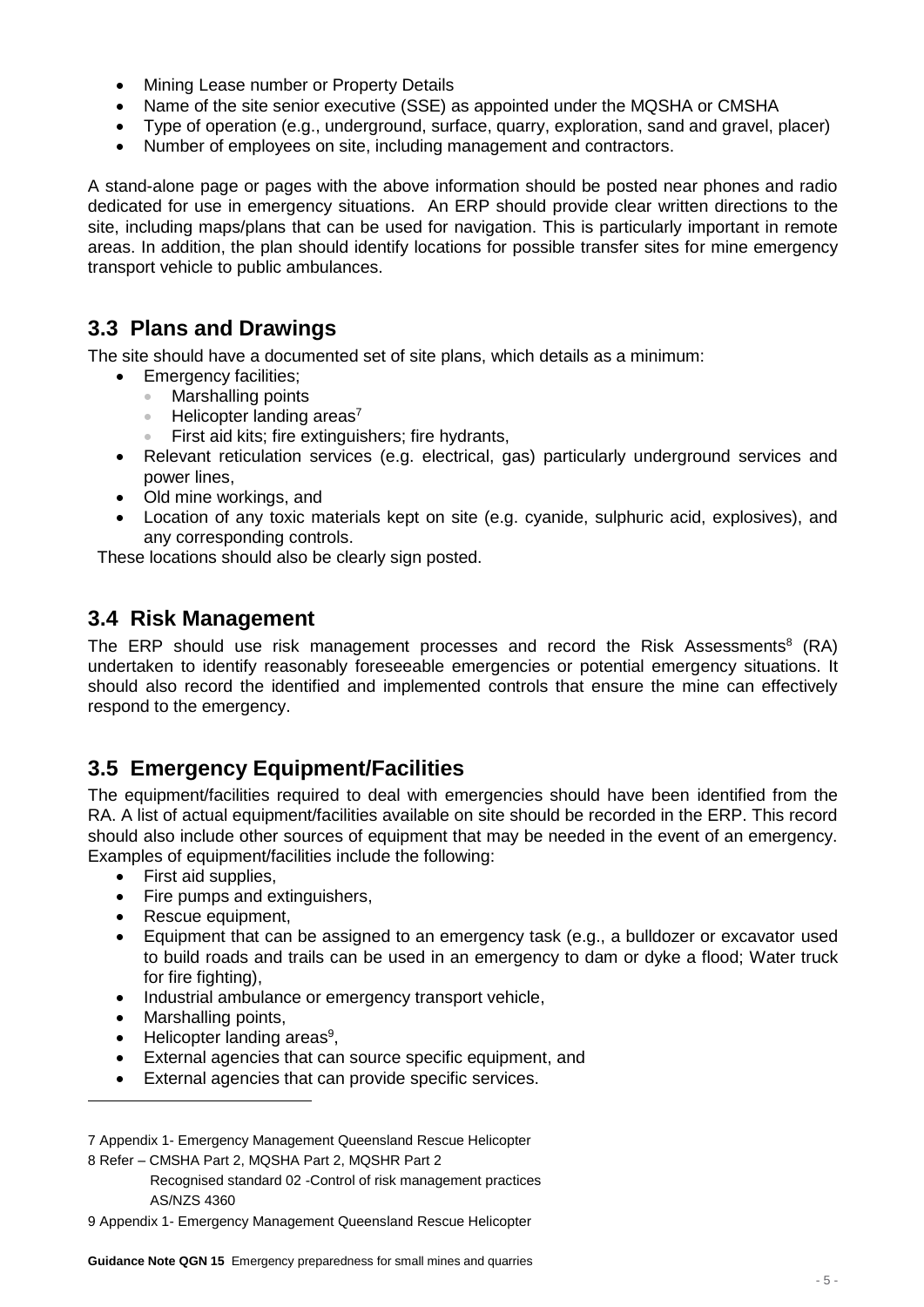## <span id="page-7-0"></span>**3.6 First Aid Supplies**

The most critical equipment required on site is adequate and appropriate first aid equipment and facilities. This equipment is essential for response to any illness or injury that persons may sustain. To ensure first aid equipment is adequate and appropriate:

- Identify hazards which may cause an injury or illness (also consider workers' existing illnesses, e.g. diabetes, asthma, epilepsy, heart conditions, etc).
- Assess the risk based on the type and extent of injuries or illnesses that may occur.
- Decide on the appropriate first aid equipment and facilities. Standard or generic first aid kits may need to be added to or modified to ensure they meet the needs of the mine.
- Obtain the identified first aid equipment and facilities.
- Monitor and review first aid equipment, facilities and services to ensure they continue to meet requirements.

The first aid kit<sup>10</sup> must be appropriate for the types of injuries and illnesses likely to occur at the mine. Consider the following:

- The first aid kit can be any size, but must be large enough to fit all the required contents.
- A portable kit, or multiple kits, may be required.
- Consider placing appropriate kits in all mobile equipment.
- First aid kits' locations should be clearly signed.
- Include single use, disposable items in the kit where possible. Reusable items must be cleaned, sterilised and disinfected.

## <span id="page-7-1"></span>**3.7 Training**

While **all workers must receive basic first aid training<sup>11</sup>** as part of their induction, there is also a need to train some workers in more advanced first aid. Keep a record of the first aid training that workers have received. Names of first aid personnel, and their competencies, should be kept as part of the ERP and displayed prominently in the workplace.

Workers should have access at all times to trained first aid personnel who can undertake initial management of work related injuries or illnesses. If ongoing medical care or special medical assistance is required, first aid personnel should recommend that a worker seek further medical assistance.

First aid personnel should have **current certified first aid qualifications**. The level of these qualifications should be based upon the RA that considers the site hazards and proximity to medical facilities. First aid personnel should:

- Be reliable.
- Be competent and familiar with the ERP and first aid equipment on site,
- Have current certified first aid qualifications,
- Undertake the initial management of injuries and illnesses,
- Record details of first aid given, and
- <span id="page-7-2"></span>• Remain calm in an emergency.

## **3.8 Incident Control**

The RA should clearly define how persons involved in an emergency are to access and implement the ERP. The ERP should identify:

- "First steps", including who to call, how to call and when to call,
- Who is responsible for implementing the ERP,

<sup>10</sup> Appendix 2 – First aid kit contents example

<sup>11</sup> MQSHR S.91, CMSHR S.82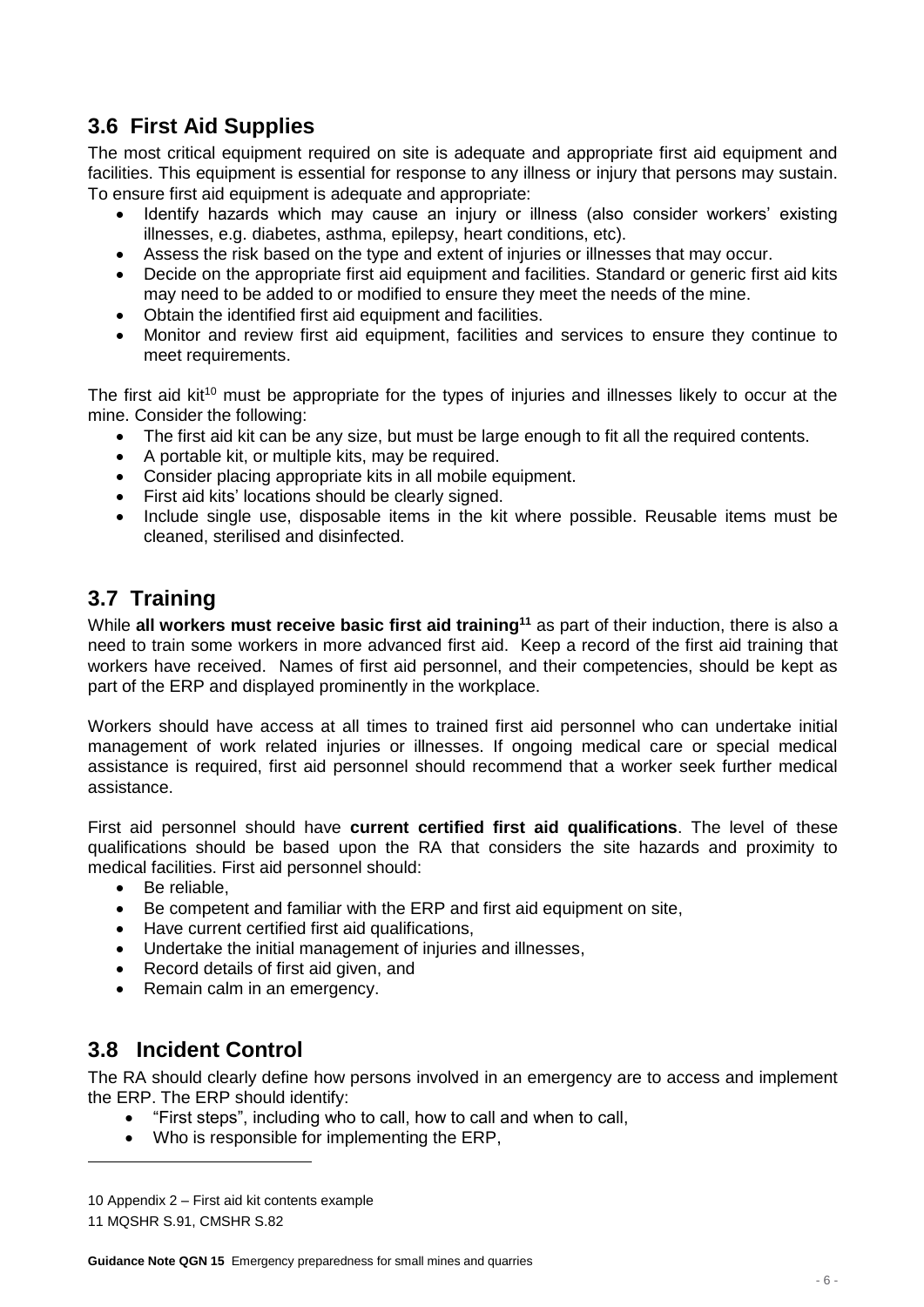- Who is in charge of controlling the emergency operations,
- What communication systems are to be used during an emergency response (e.g., twoway radio, cell phone, satellite phone),
- List of tasks that need to be assigned to help manage the emergency, and
- Instructions on how to carry out those tasks

All workers and visitors must have appropriate training in the ERP before entering site, so that they understand their responsibilities and what to do in an emergency.

The ERP must be regularly tested to ensure its effectiveness. Tests should include table top as well as drills with all affected persons<sup>12</sup>. In some cases, evacuation drills will be required to examine persons' movements, actions and response times. Exercise debriefing should take place to analyse the effectiveness of the ERP. Any identified additional controls or changes to controls should be undertaken as soon as practicable after the exercise.

Note: Evacuating persons from the site for blasting purposes does not equate to a drill.

## <span id="page-8-0"></span>**3.9 Communication**

Effective communication is often the hardest element to initiate and sustain. The EPR should outline the communication processes needed to ensure workers, along with external agencies, are contacted and information transferred.

The following should be considered:

- Establish a list of emergency contacts and display this list near phones and radios.
- How will workers be accounted for during an emergency and where will they assemble.
- Assign a dedicated emergency frequency for radios.
- Find best coverage on site for mobile and satellite phones.
- Always have back up communications.
- Have spare batteries and power sources.
- Have regular meetings to keep workers informed of the emergency progress.
- Always have someone on site available for contact; don't leave phones and radios unattended.
- Identify how to control communications leaving site and persons seeking information from the site.

## <span id="page-8-1"></span>**3.10 Contact Lists**

-

Small mines usually have limited emergency response resources. As a result, on becoming aware of an emergency, they should contact external help as soon as possible. The persons or agencies required to be contacted should be determined through the RA.

An ERP should include a stand-alone page or pages with all contact information for persons or agencies that may need to be contacted during an emergency.

<sup>12</sup> At least yearly MQSHR S.40 (2)(a), CMSHR S.35 (2)(d)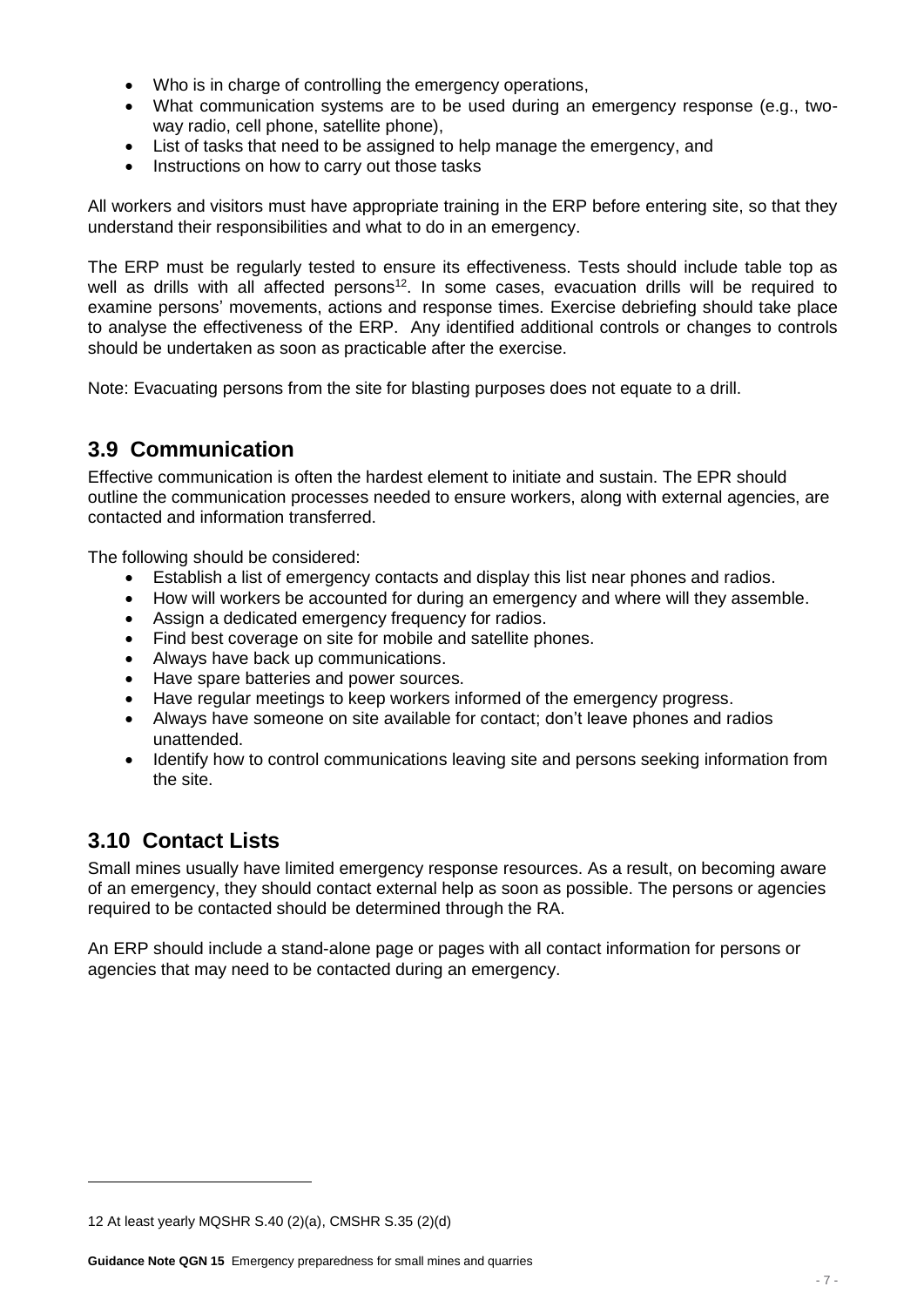The following are some examples of contacts that should be included, but this is by no means an exhaustive list:

#### **External resources and contacts Assistance on offer**

| Company management                   |                       | Advise and approvals for resources      |
|--------------------------------------|-----------------------|-----------------------------------------|
| <b>Emergency services</b>            | $\bullet$ SES         | Emergency response a core function and  |
| • Police                             | • Helicopter rescue   | well resourced                          |
| Ambulance<br>$\bullet$               | • Rural fire services |                                         |
| • Fire and Rescue                    | • Royal Flying Doctor |                                         |
| Company doctor                       |                       | Medical advice                          |
| Neighbouring mines and businesses    |                       | General assistance, enact any MOU's for |
|                                      |                       | mutual assistance                       |
| Government bodies                    |                       | Legal advice/obligations and assistance |
| <b>Equipment suppliers</b>           |                       | Specialised rescue equipment            |
| Site contractors management          |                       | Advise and assistance                   |
| Consultants and equipment specialist |                       | Specific technical advise               |

Larger sites might need to include contact details of onsite workers or key locations. As noted above, contact details should be documented, kept as part of the ERP and displayed near phones and radios.

#### <span id="page-9-0"></span>**3.11 Securing the Site**

In the event of an emergency, external personnel may try to gain access to the site to watch, or record, the incident. These onlookers can inhibit the progress of the emergency response, and may even exasperate the situation or put themselves in danger. Their effect on the situation needs to be minimised. The ERP should identify how the site is to be secured and how movement of persons and equipment on and off site will be controlled.

Unauthorised communications leaving the site or external inquires coming in should be controlled and kept secure.

#### <span id="page-9-1"></span>**3.12 Additional Procedures**

The site may need to have specific procedures for controlling site specific hazards (such as cyanide and sulphuric acid), that may need to be included or referenced by the ERP.

#### <span id="page-9-2"></span>**3.13 Records**

Supplementary to the ERP are the records associated with it. Therefore, the following records should be kept on site:

- All RAs.
- Training (first aid, operational tasks and emergency response),
- Emergency response and first aid equipment checks,
- Implementation of emergency procedures (if applicable),
- Incident debriefing (if applicable), and
- Operational plans and drawings.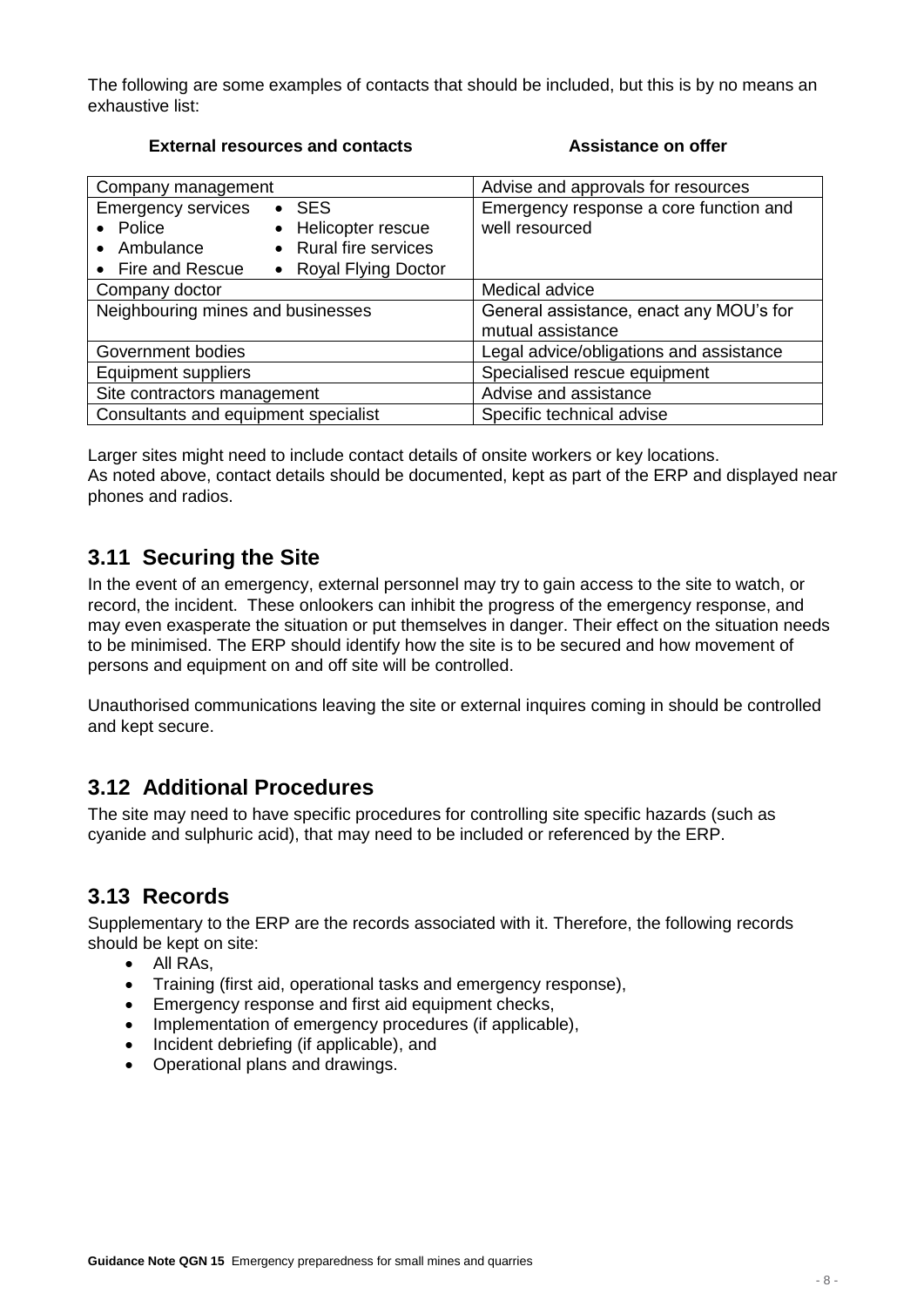# <span id="page-10-0"></span>**4.0 Appendices**

#### <span id="page-10-1"></span>**Appendix 1- Emergency Management Queensland Rescue Helicopter**

There are several emergency response agencies that can provide assistance during an emergency. It is critical that the best medical attention is given to an injured worker as soon as possible, and if required, that worker to be transported to the nearest hospital. The Emergency Management Queensland (EMQ) Rescue Helicopter is a government agency that can be deployed rapidly to your site to provide advanced medical treatment and transportation of injured workers.

To enable the best possible response, a mine should provide the EMQ Rescue Helicopter with details of their site. This information can be given any time and is used to update their data base so as to have your details at hand if an emergency arises. **Appendix 2 contains forms** that should be filled out and sent to the EMQ Rescue Helicopter giving them the required information about your mine.

To enable the EMQ Rescue Helicopter to respond to your mine, a suitable helicopter landing area should be designated. A brief outline on what is required for a suitable helicopter landing site (HLS) is listed below further details about a HLS and any other information can be obtained from:

Emergency Management Queensland GPO Box 1425 Brisbane Qld 4001 Ph: 07 3247 8511 Ph: 07 3247 8505

<http://www.emergency.qld.gov.au/emq/>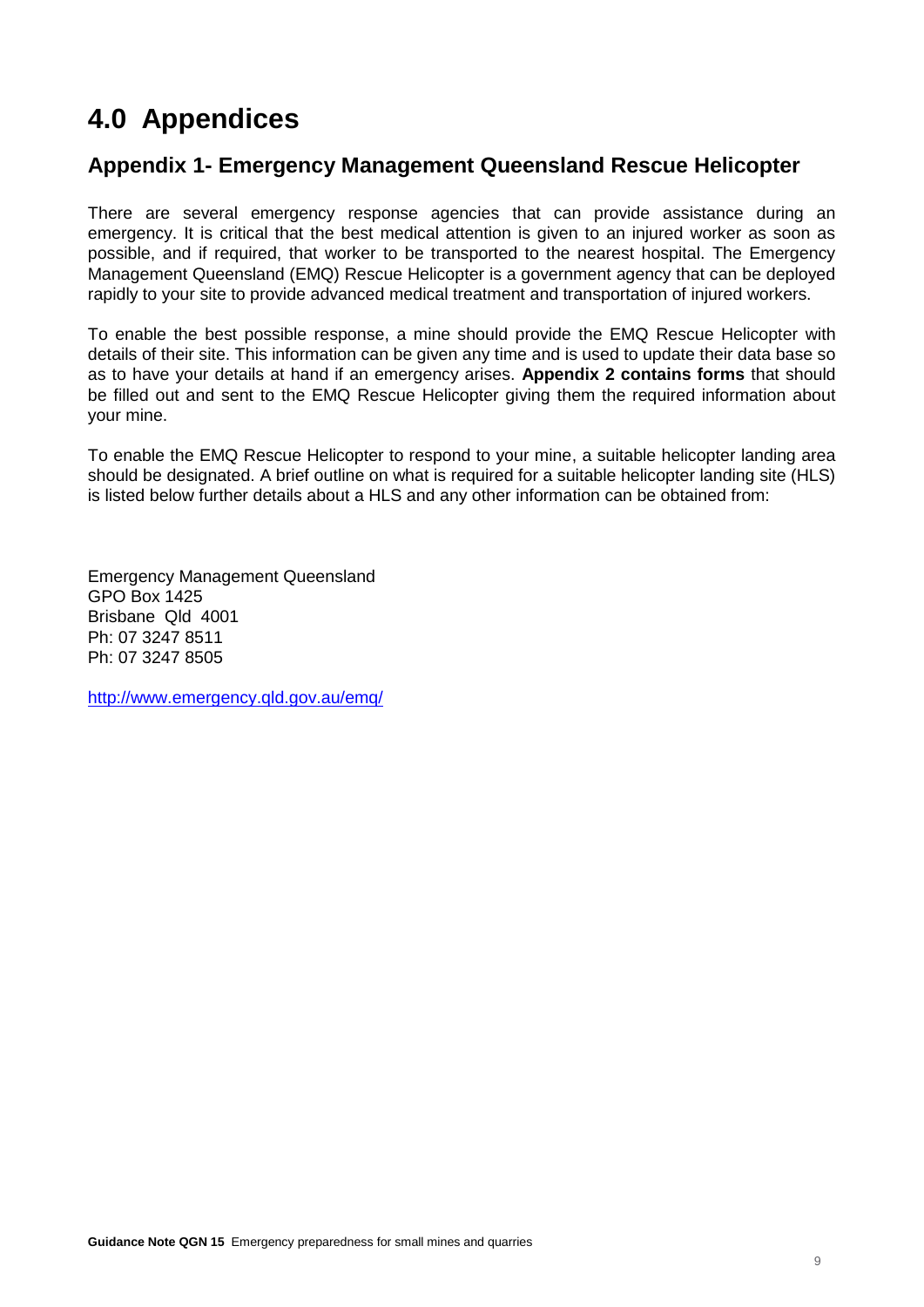



#### **HELICOPTER LANDING SITE (HLS)**

This information may help you in establishing a suitable landing area for the rescue helicopter. The Civil Aviation Advisory Publication (CAAP) is quite detailed and contains information that would be beyond the requirements for a 'Basic HLS', however, it is quite a useful document.

Other information to consider:

Latitude / Longitude

Contact details (phone / radio)

Obstructions (wires / towers etc)

Other possible hazards (dust etc)

Availability of fuel (our aircraft normally uses Jet A-1 aviation fuel, but can also use diesel where necessary.

EMQ Helicopter Rescue is the Government's emergency helicopter service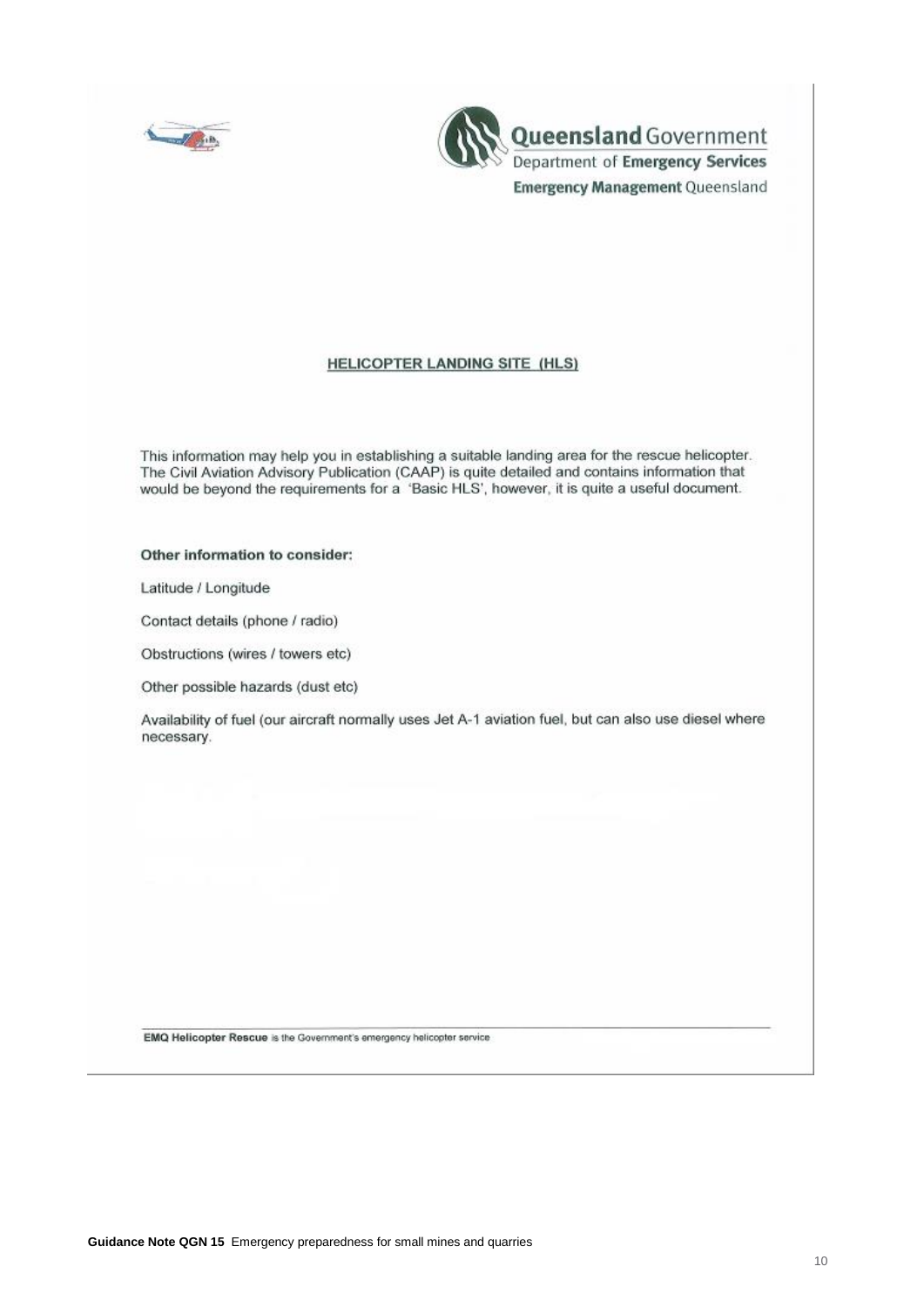



The area near the helipad will need to be prepared for the safe arrival and departure of the EMQ Rescue Helicopter.

- The area around the helipad up to a radius of 40 metres from the  $1.$ centre will need to be cleared of any loose materials and objects.
- $\overline{2}$ . To ensure that dust is minimised, the area directly surrounding the helipad should be watered down prior to the arrival of the helicopter, if possible.
- 3. Vehicles must be parked 40 metres away from helipad to stop any flying debris causing damage.
- $4.$ For daytime evacuation, the pilot will be able to attain visual reference by a GPS location and use the windsock for wind direction and strength.
- 5. For night time evacuation, the helipad will need to be marked with strobe lights. This is done by setting out 4 white strobe lights and securing them on the corners of the helipad. The strobes are to be activated approximately 15 minutes prior to the ETA of the helicopter and the pilot notified of the strobes and the appropriate wind direction and strength by either illuminating the windsock with the lights of a single vehicle. Alternatively, 2 vehicles can be parked at 90 degrees to each other downwind of the helipad with their lights crossing in the middle of the pad. This shows the pilot the direction of the wind and allows it to approach over the top of the parked vehicles and land into the wind without the headlights blinding the pilot.
- 6. In the case of poor weather, use the same procedure as per night helipad set-up.

**The following forms should be filled out and faxed to the number indicated to register your site with Emergency Management Queensland (EMQ) Rescue Helicopter.**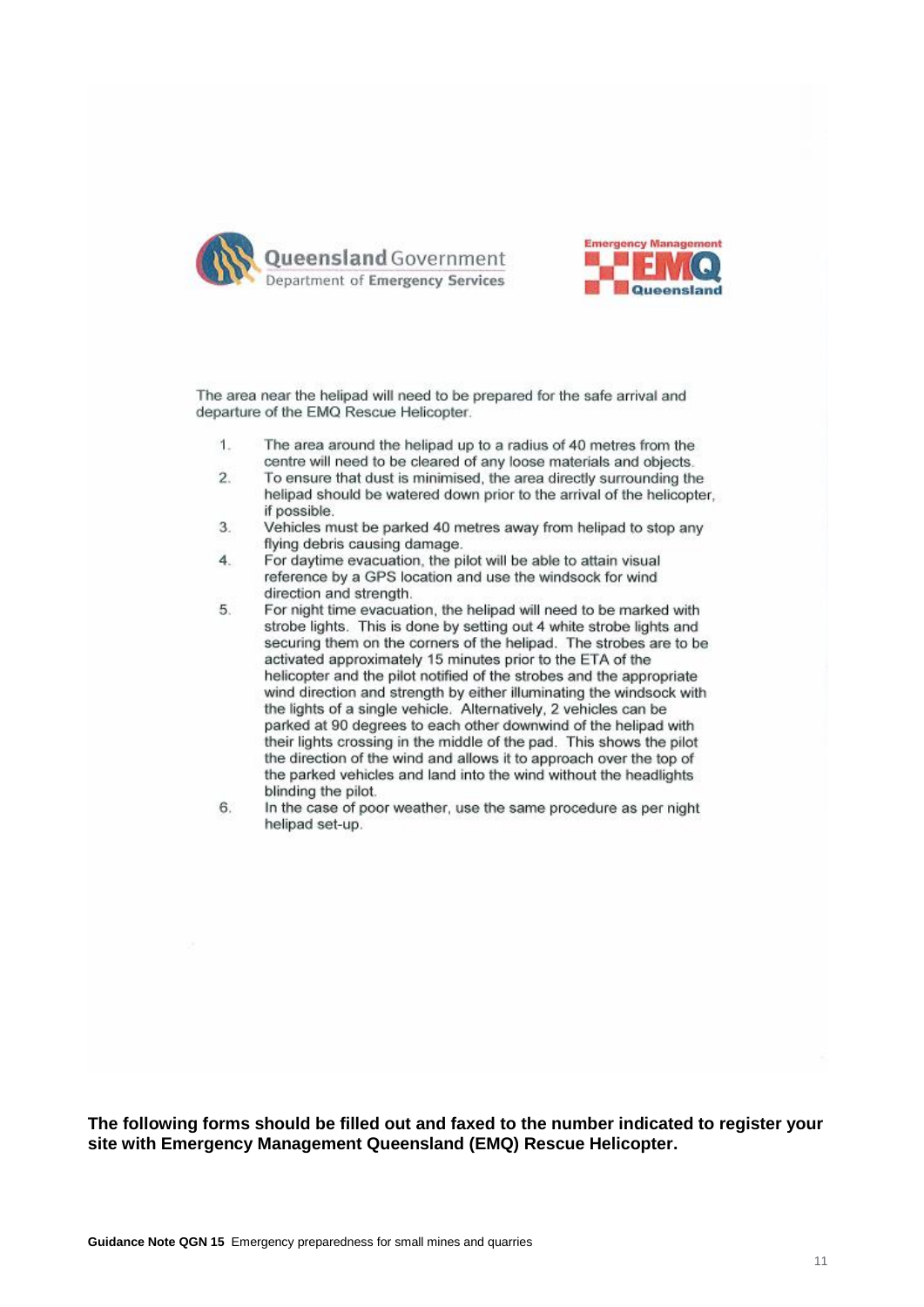*HELICOPTER LANDING SITE QUESTIONNAIRE*

**PART 1 of this form is to register your operation with us. This gives us the basic information about your operation in the event that you require our service. Please fax this document to 07 4779 6356 on completion.**

#### **Part 1 – Basic Information**

**Name of mine/operation.**

**Please indicate your operation's general location.**

**Lat. and Long. (WGS 84 dd.mm.mm).**

**Is your operation open cut or underground?**

**Please list the telephone number/s of your operation which are always manned during operations.**

**What CB channel do you use 'on site'? Would you also use this channel for 'incident control'?**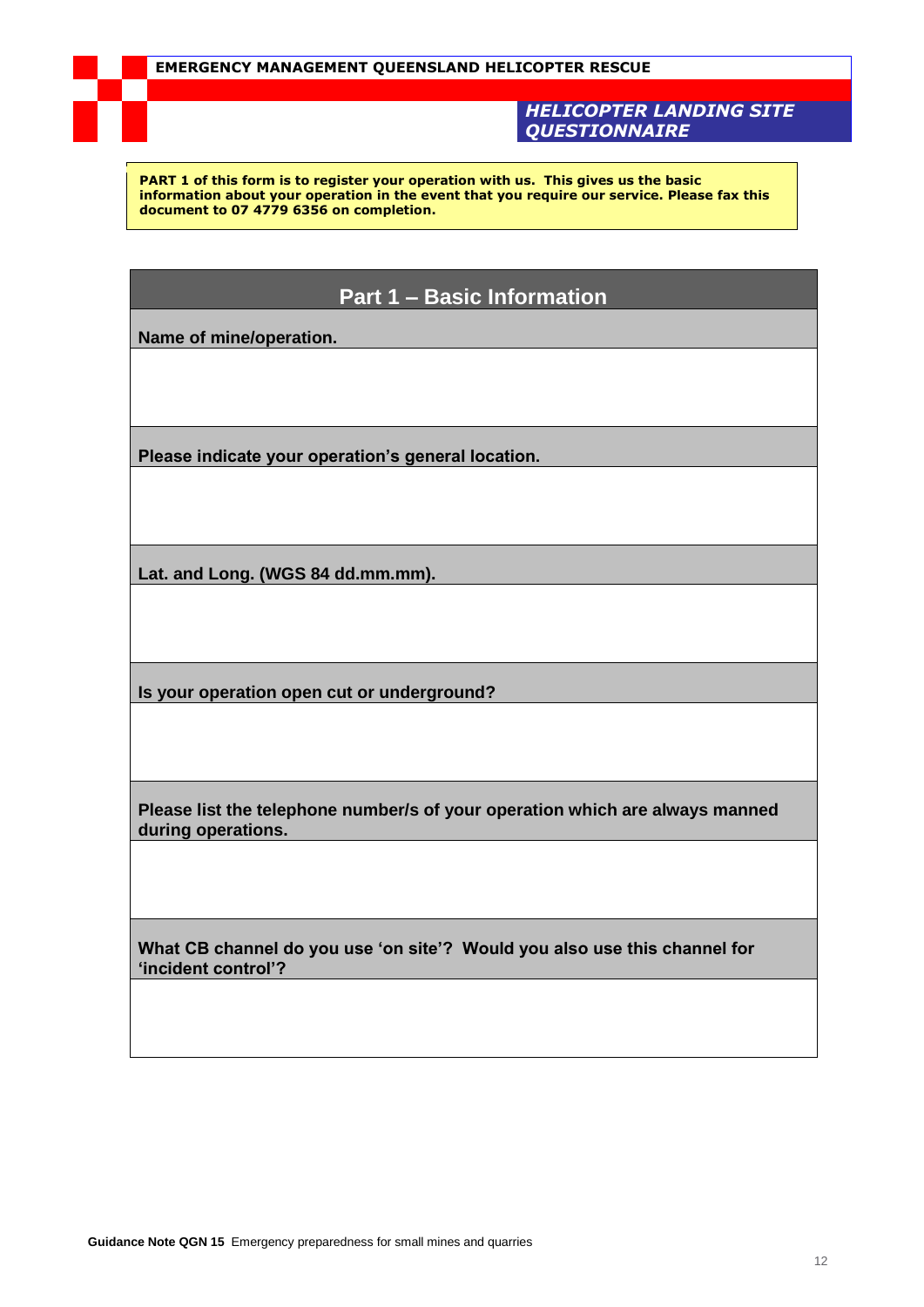#### *HELICOPTER LANDING SITE QUESTIONNAIRE*

**PART 2 of this form seeks details of a site you may have already identified to use as a HLS; however, please do not wait to return this form if you have not identified a landing site. REGISTER with us NOW and open the lines of communication!**

#### **Part 2 – HLS Information**

**Have you identified an area to use as a HLS?**

**Is it at least 35m x 35m?**

**What is the surface?**

**Do you have a water truck?**

**Do you have a windsock, and can you illuminate it?**

**Are there any large obstructions near the landing site?**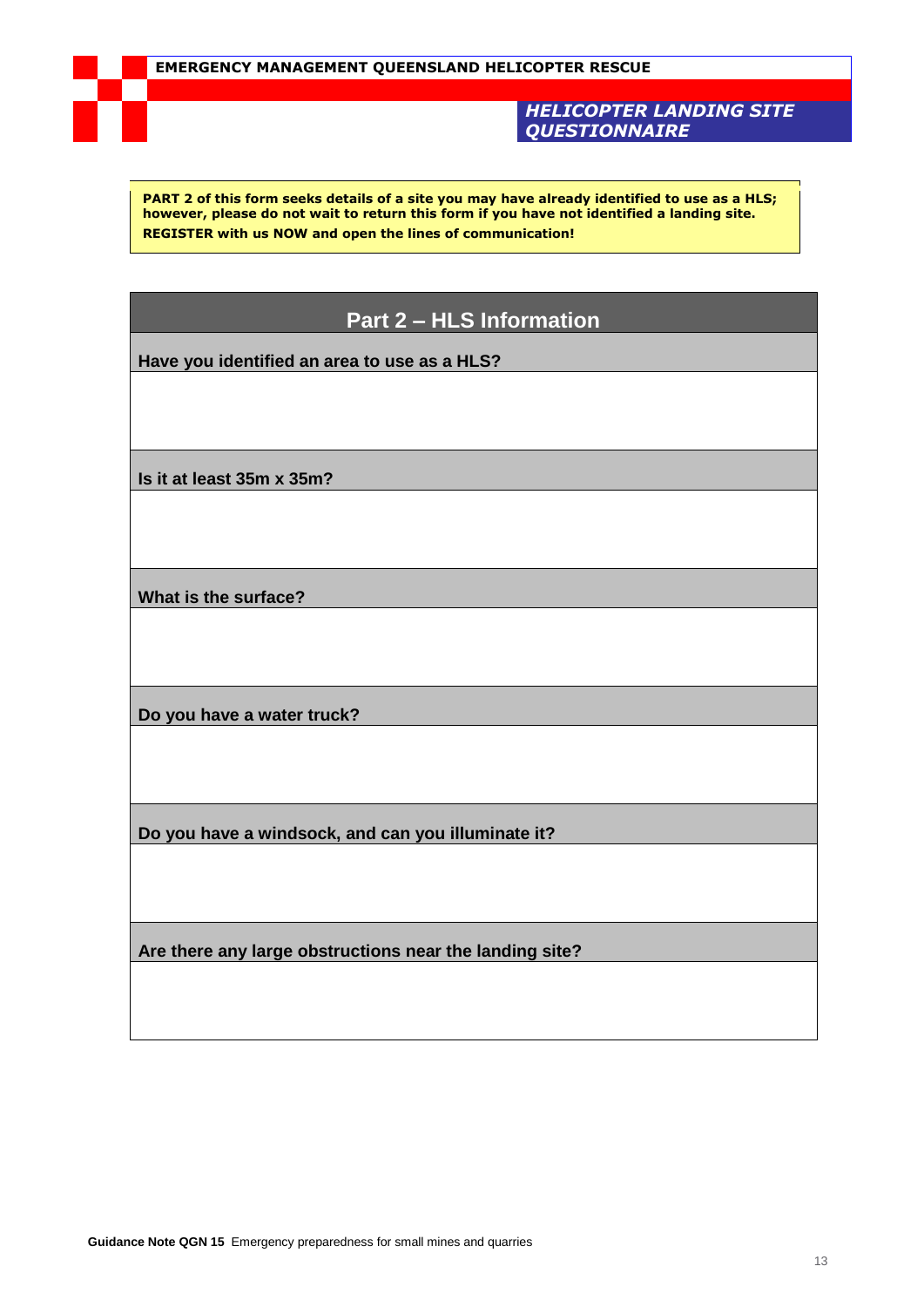#### *HELICOPTER LANDING SITE QUESTIONNAIRE*

**PART 3 of this form seeks further details from you.**

#### **Part 3 – General Information**

**Name of your Safety Officer or other contact.**

**Would you like to receive our Helicopter Landing Site Information Pack?**

**What format would you like to receive the HLS pack: Australia Post or email (PDF file)?**

*Please write your postal address or email address here.*

**Any other information you feel would be relevant?**



**On behalf of EMQ Helicopter Rescue, thank you for your time today. We really appreciate you taking the time to provide us with this information.**